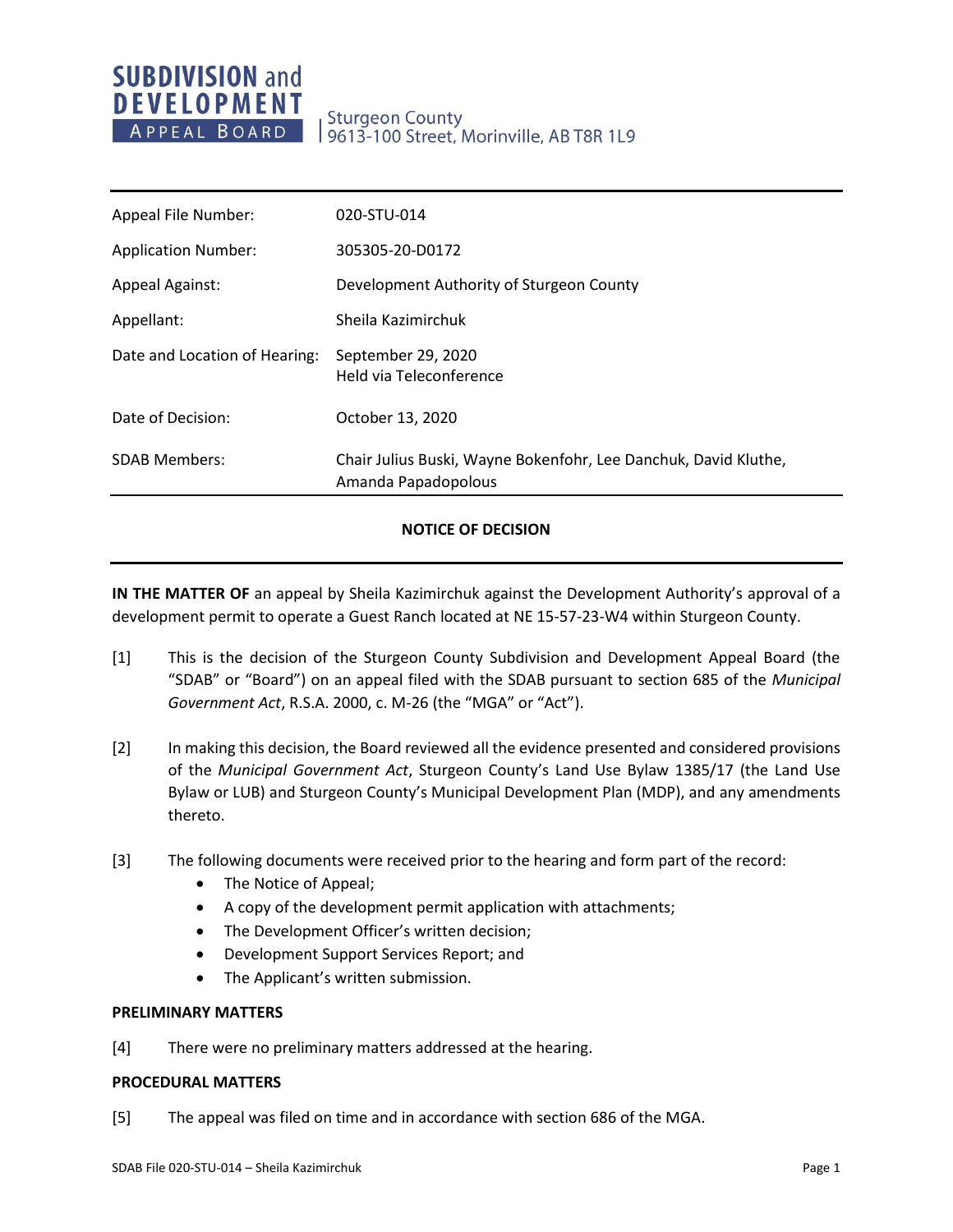- [6] There were no objections to the proposed hearing process as outlined by the Chair. The Appellant agreed to proceed with the hearing via videoconference as permitted by the Meeting Procedures (COVID-19) Suppression Regulation.
- [7] There were no objections to the composition of the Board hearing the appeal.
- [8] The Board is satisfied that it has jurisdiction to deal with this matter.

#### **ISSUE**

- [9] The Appellants raised the following grounds of appeal:
	- Concern that there is not adequate fencing between the properties.
	- There are many trees surrounding the area and clarification is requested if the Guest Ranch will be allowed open fires.
	- Concern that this approval will limit development on the Appellant's property.

#### **RECOMMENDATION OF THE DEVELOPMENT AUTHORITY**

Carla Williams, representative for the Development Authority, provided a presentation which outlined the Development Authority's approval of development permit application 305305-20-D0172 for the following reasons:

- [10] A Guest Ranch is listed as a discretionary use within the AG district of the Land Use Bylaw and defined as a private owner-occupied single-family dwelling, including sleeping facilities, which are rented on a daily basis to registered guests, and meals are prepared in a residential kitchen. A guest ranch does not include a hotel or motel.
- [11] The parcel is 30ha (75.5ac) in area and is currently developed with a single detached dwelling constructed in 2008, a pole shed for cold storage constructed in 2007, and a number of accessory buildings being used for farm purposes.
- [12] Municipal Development Plan Bylaw 1313/13 states: Vision and Guiding Principles, Economic Health, encourage *varied and integrated enterprises that enhance our strong economic base, while balancing the needs of the community and natural environment. To enable economic health, Sturgeon County strives to promote small business, including value-added agriculture, secondary industrial growth and emerging sectors that complement each of the individual Neighbourhoods*.

Neighbourhood D, Economic Health states*, a) Ensuring that proposed non-Primary Industry development in the Neighbourhood (and outside of existing subdivisions) will have limited adverse impact on agricultural or heavy industrial operations, activities, or industry. b) Developing, in conjunction with Sturgeon County agritourism and eco-tourism operators, a Tourism Strategy that supports sector growth while accounting for the impacts to Sturgeon County's infrastructure networks. c) Encouraging Non-Residential Type 4 HBB that complement*  local agricultural activities (such as agritourism, value-added agriculture and agricultural *support services).*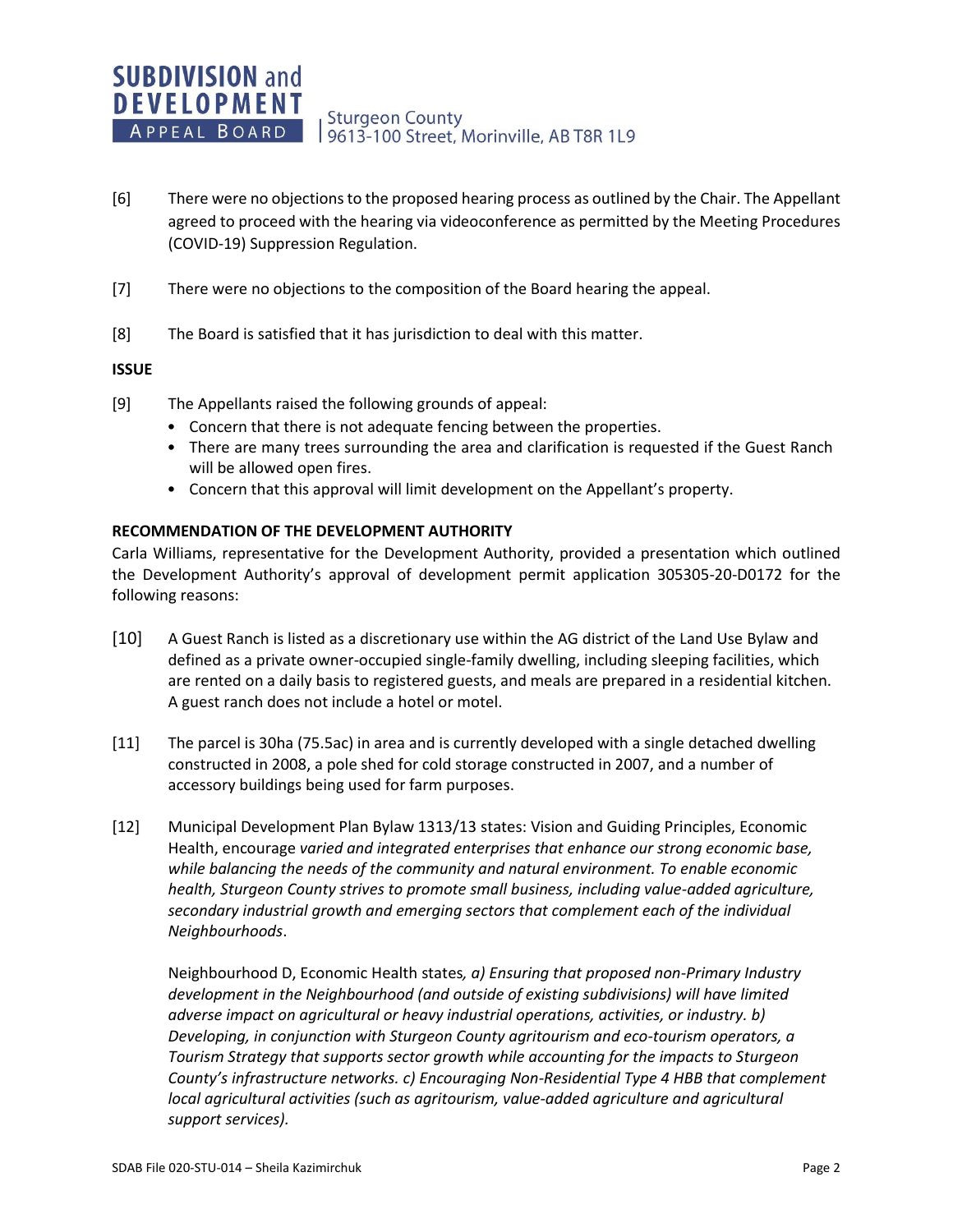[13] The development, as proposed, would not unduly interfere with the amenities of the neighbourhood or materially interfere or affect the use, enjoyment, or value of neighbouring properties.

#### **SUMMARY OF APPELLANT'S POSITION**

- [14] The Appellant has reviewed the site plans and does not have much issue with the proposed development.
- [15] The concern was that there are many trails on her property that she did not want guests of the Ranch to be accessing her land and trails. The plans indicate the back area will be fenced and that satisfies the concern.
- [16] There is lots of dry, large wood around the homes, but it seems the fire pits are situated with enough distance, so she is also satisfied with that solution.

#### **DECISION**

**[17] The Board DENIES the appeal, UPHOLDS the decision of the Development Authority made on August 14, 2020 to approve development permit application 305305-20-D0172 with conditions, and APPROVES the development permit with the conditions as recommended by the Development Authority.**

#### **REASONS FOR THE DECISION**

- [18] The Board finds that a Guest Ranch is a discretionary use within the AG Agriculture District and that the proposed development conforms with that prescribed use.
- [19] In presenting her appeal, the Appellant identified that the reasons for her appeal, namely fencing, concerns regarding fire pits, and impacts of the proposed development on her property, have been resolved by information provided to her since the time of her appeal. Therefore, the Board finds that there is no live issue before it.
- [20] For all of these reasons, the Board has decided to deny the appeal, uphold the decision of the Development Authority, and approve the development permit with the conditions recommended by the Development Authority.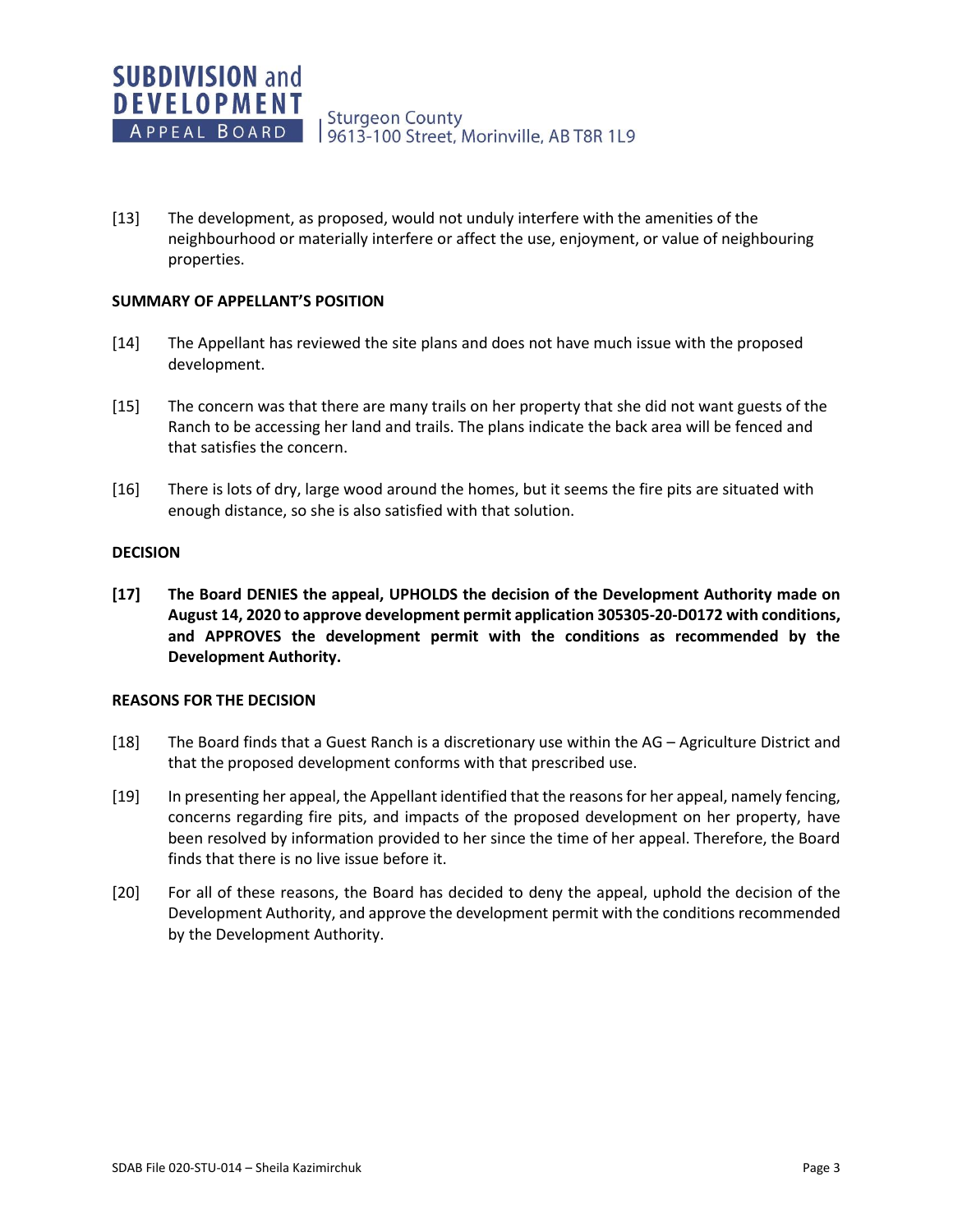## **SUBDIVISION and DEVELOPMENT** Sturgeon County<br>| 9613-100 Street, Morinville, AB T8R 1L9 APPEAL BOARD

Dated at the Town of Morinville, in the Province of Alberta, this 13<sup>th</sup> day of October, 2020.

SUBDIVISION AND DEVELOPMENT APPEAL BOARD Sturgeon County

\_\_\_\_\_\_\_\_\_\_\_\_\_\_\_\_\_\_\_\_\_\_\_\_\_\_\_\_\_\_\_\_\_\_\_\_\_\_\_\_

Bush

Julius Buski, Chair

*Pursuant to Section 688(1)(a) of the Municipal Government Act (MGA), an appeal of a decision of the Subdivision and Development Appeal Board lies with the Alberta Court of Appeal on a matter of law or jurisdiction. In accordance with Section 688(2)(a), if a decision is being considered, an application for permission to appeal must be filed and served within 30 days after the issuance of the decision and, notice of the application for permission must be provided to the Subdivision and Development Appeal Board and in accordance with Section 688(2)(b), any other persons that the judge directs.*